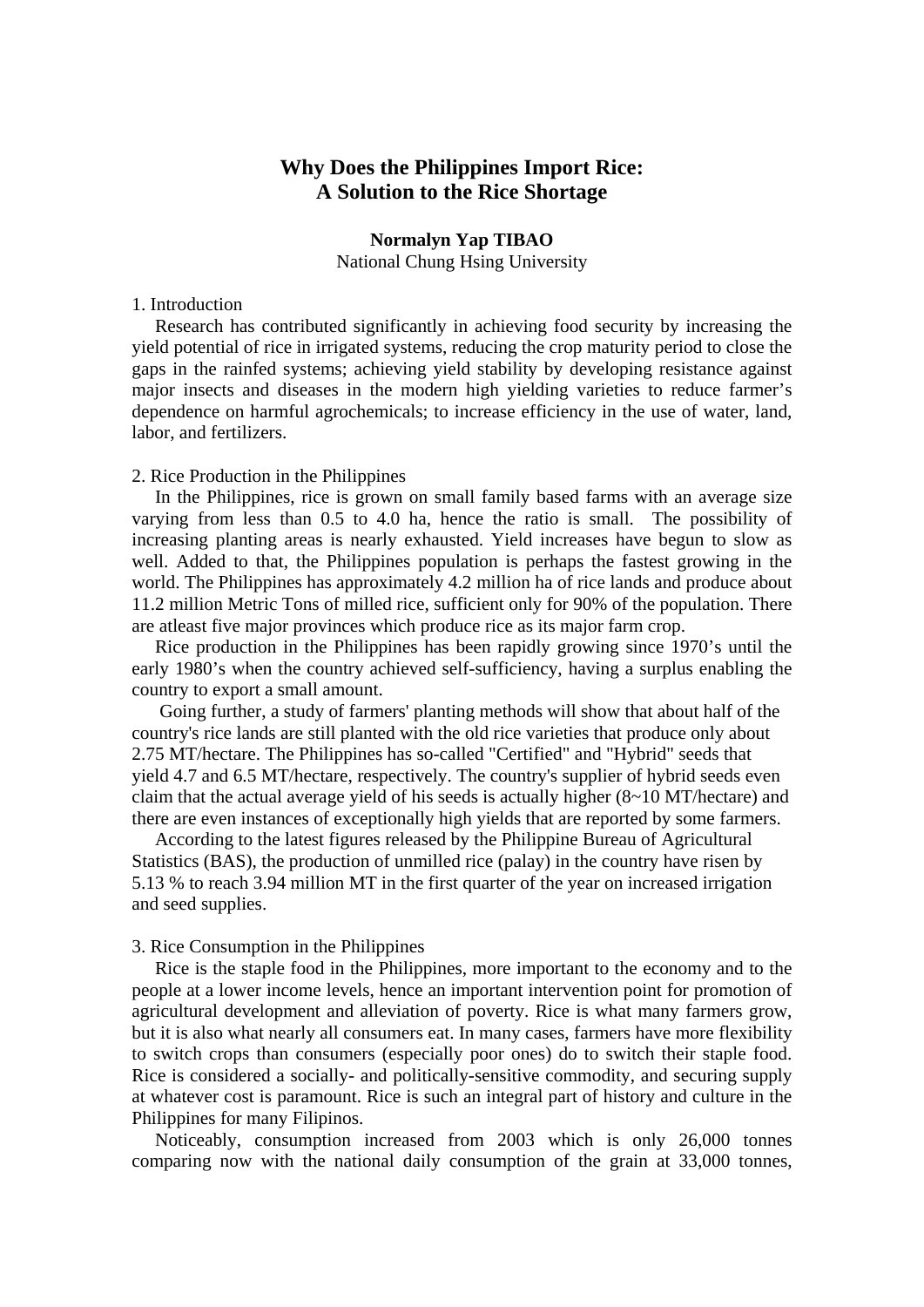accounting for 20 percent of the daily household budget, on an average, with each Filipino eating 115 kilograms, or more than two sacks a year. Apart from being the main source of carbohydrates, rice creates what anthropologists refer to as "the physiological sensation of satiety". Rice is eaten by millions of poor consumers and grown by millions of poor farmers in the Philippines, and to ignore fairness and equity would strip the analysis of much of its value. For most Filipinos, no meal is complete without rice (David C. Dawe, et al, 2005). At this point, it produces only 90% of the rice demand and imports the remaining quantity from neighboring countries.

 Some 68 million Filipinos live on less than \$2 a day, according to the National Statistics Office 2006 survey. Rice purchases make up 12 to 20 percent of their total food expenditures.

## 4. Prices of Rice in the Philippines

 Towards the later part of 1986, rice prices begun to increase until the present time. In the 1980's, rice prices in Philippines and Thailand are similar but since then prices have rapidly increased in the Philippines.





#### 5. Imports in the Philippines

 Once self-sufficient in rice, the Philippines is listed by the US Department of Agriculture as the world's top importer of milled rice for 2007, ahead of Nigeria, Indonesia and Bangladesh. Over the past 20 years or so, the country lost nearly half of its irrigated land to rapid urban development.

 The shortage in the rice production of the Philippines has been augmented by imports from other Southeast Asian countries, particularly Thailand and Vietnam. The Philippines imported no milled rice from the U.S. in 2007, according to a USDA Foreign agricultural Service report in February (BBC Southeast Asia).The Philippines is the world's biggest rice importer, purchasing between 1 million to 2 million MT each year, mainly from Thailand and Vietnam. This volume is equivalent to 10 % of the Philippines' total rice consumption.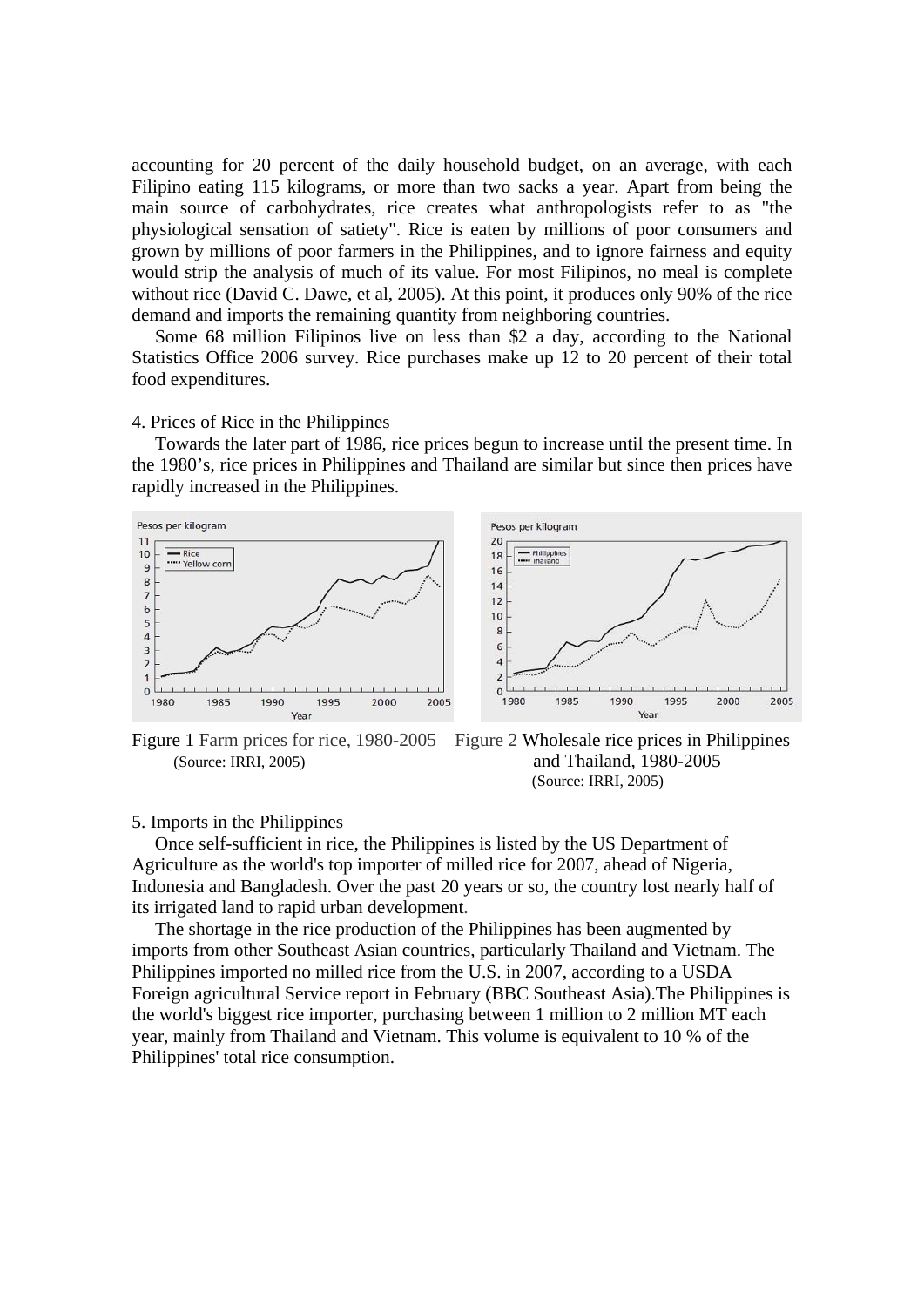

Figure 3 Rice Importing Countries 2003-2008 Source: FAO, Agriculture Database, USDA FAS, 2009

## 6. Solutions to the Rice Shortage

 Many reasons have contributed to the shortage of rice but the country after withdrawing from the market due to ample domestic supplies and a governmentimposed import ban during the main harvest period, Indonesia is projected to return as the number one importer in 2005. The Philippines, however, will see a substantial drop in imports—about 70 percent—resulting from bumper production and ample stocks as the government hopes to promote self-sufficiency through hybrid rice production.

 Deeper than the reason mentioned above to meet demand, some possible solution is to change diet by shifting from rice as staple food to other food stuffs like noodles, sweet potato, corn or other foodstuffs as substitute to the sole rice as main meal. What is needed is to practice feeding on other alternatives of rice. Kids and youths of today must be trained in such a way not to fully depend on rice, instead to plant some vegetables and other crops which could be beneficial to every member in the family. Produce which could supply sufficient nutrition or vitamins to everyone. At same time, educate consumers on the advantages of consuming less amount of rice to the physical condition or one's health (eat more fruits and vegetables than rice).

## 7. Conclusion

 Based from the above situations and conditions, the challenge today is how will we be of help to the crisis in our own ways? Many answers and opinions may arise from each individual, but one thing made me encouraged that, even we, the younger generation (youth of today) can take part in creating solutions to answer the call on global crisis. Small potatoes as we are, can also play a role in meeting the world's future needs by: 1. creating in us awareness and consciousness of the crisis experienced in the present time and how to respond for the future; 2. bringing us into a common vision for